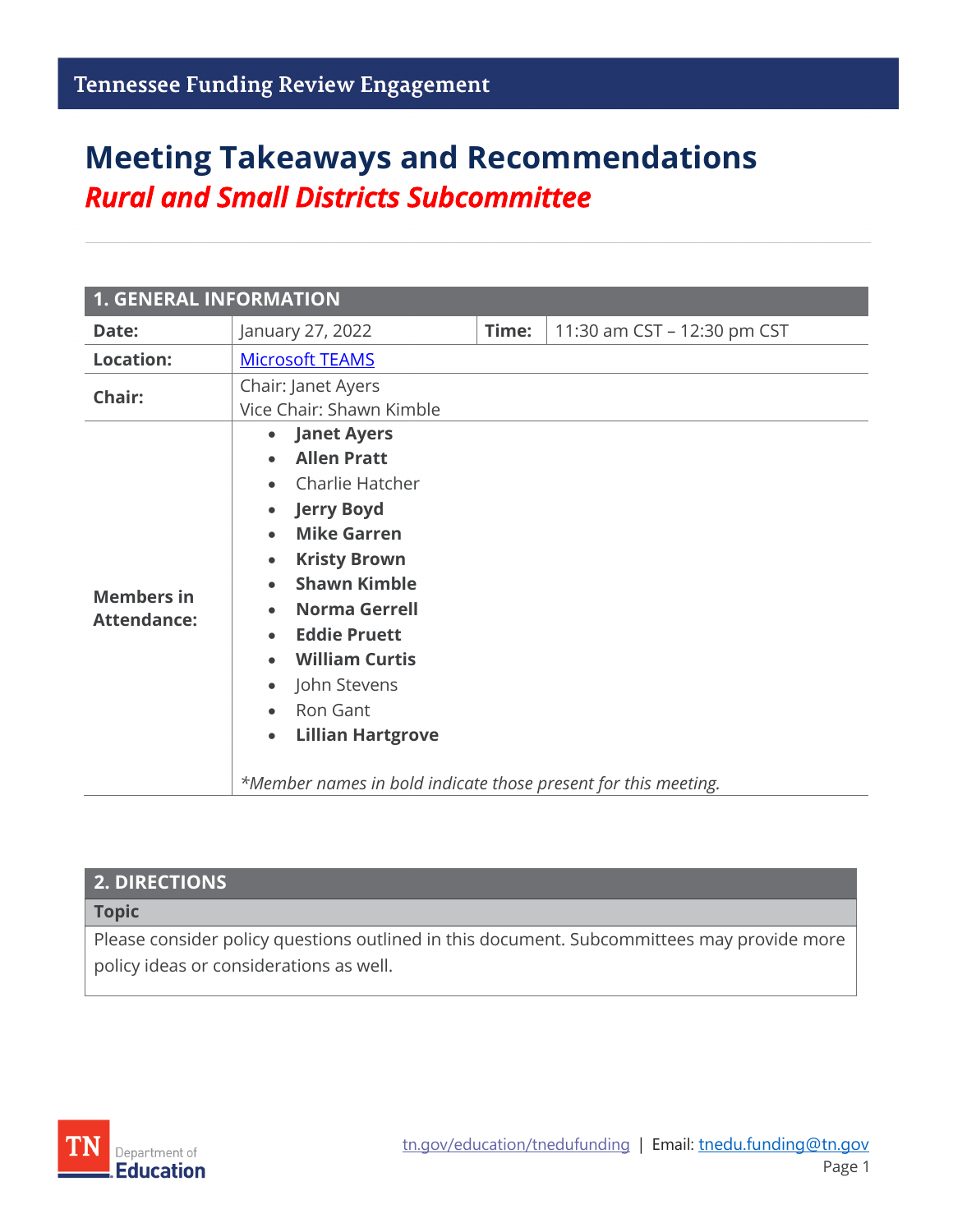#### **Subcommittee Policy Reflections and Feedback**

#### **OUTSTANDING QUESTIONS/CONCERNS:**

- THERE SHOULD BE CONSIDERATION OF RECONVENING OF SUBCOMMITTEES AS THE WORK CONTINUES.
- POLICY SHOULD INCLUDE A FORMAL REVIEW OF FORMULA ON A REGULAR BASIS (NOT WAITING SO LONG).

| <b>Policy Idea</b>                                                | <b>Subcommittee Feedback</b>                                                                                                                                                                                                                                                                                                                                                                                                                                                                                                                           |  |
|-------------------------------------------------------------------|--------------------------------------------------------------------------------------------------------------------------------------------------------------------------------------------------------------------------------------------------------------------------------------------------------------------------------------------------------------------------------------------------------------------------------------------------------------------------------------------------------------------------------------------------------|--|
| <b>Policy: Definition of</b><br><b>Economically Disadvantaged</b> | <b>Current: Direct Certification</b><br>Disparity here - take F/R lunch into consideration,<br>particularly where situational poverty is play. Better<br>reflects school/local community.                                                                                                                                                                                                                                                                                                                                                              |  |
| <b>Policy: Definition of</b><br><b>Concentration of Poverty</b>   | Current: Attending a Title I School<br>Include: Attending a Title I 'eligible' school (or over 40% vs.<br>attending).<br>Are there any 'targeted assist' left vs. whole school?                                                                                                                                                                                                                                                                                                                                                                        |  |
| <b>Policy: Definition of Sparsity</b>                             | Current: Students per square mile (federal is 10, but the range is<br>10-25 students)<br>Students per sq mile better represents rather than total<br>number of students                                                                                                                                                                                                                                                                                                                                                                                |  |
| <b>Policy: Teacher Salaries</b>                                   | Question: What, if any, requirements should the formula require<br>on investing new education dollars into existing educator salaries<br>moving forward?<br>Increase in teacher salaries (mitigate challenges regarding<br>recruitment and retention efforts). Base salary increase.<br>Consider additional supplements for teaching in districts<br>٠<br>that are in rural areas. *Not local capacity to implement -<br>comes from state level via funding formula.<br>In response to the challenge of NOT being able to based<br>on the current BEP. |  |

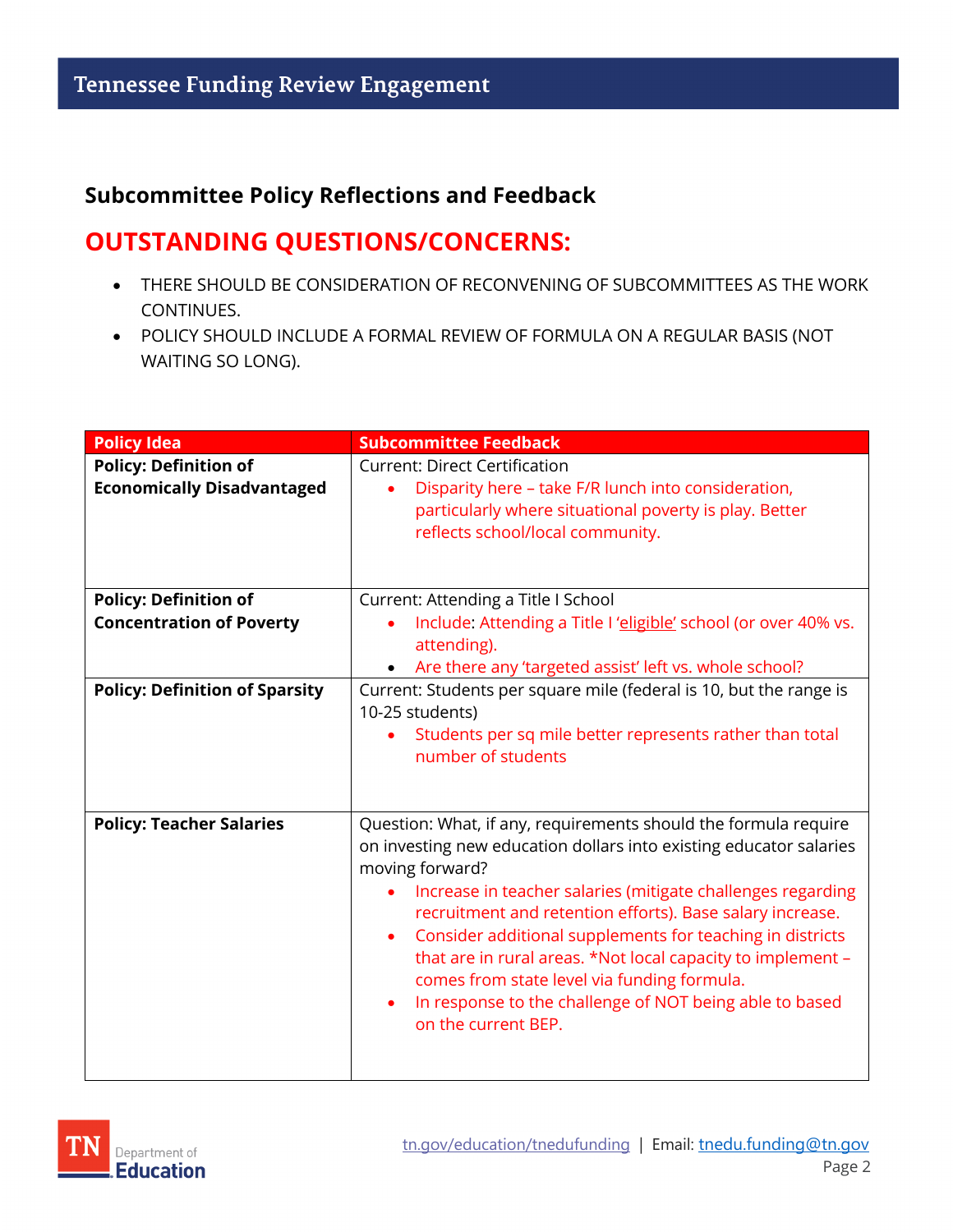## Tennessee Funding Review Engagement

| <b>Policy: Teacher Salaries</b> | Question: Are there any other policies for teacher salaries that                                                                                                                                                                                                                                                                                                                                                                                                                     |
|---------------------------------|--------------------------------------------------------------------------------------------------------------------------------------------------------------------------------------------------------------------------------------------------------------------------------------------------------------------------------------------------------------------------------------------------------------------------------------------------------------------------------------|
|                                 | should be included?                                                                                                                                                                                                                                                                                                                                                                                                                                                                  |
| <b>Policy: Tutoring</b>         | Question: This is required for students who score at "Below" on<br>the 3rd grade TCAP beginning SY23-24. Should there be funding<br>included in the formula for this legally required support?<br><b>YES!!!</b><br>Above grade 3 as well<br><b>HS NEED</b><br>$\bullet$<br>School-day tutoring and before/after school when<br>appropriate<br>Include transportation funding                                                                                                         |
| <b>Policy: CTE</b>              | Question: Please review the CTE content and provide feedback on<br>how TN may choose to address CTE considerations.<br>WEIGHTS and DIRECT FUNDING: Upstart and growth in<br>$\bullet$<br>CTE programming based on local<br>needs/industry/agriculture/etc. to support sustainability<br>efforts and foster innovation.<br>OUTCOMES: reward those districts that are doing the<br>work/seeing success, not to those who have programs but<br>failing to innovate and push the needle. |
| <b>Policy: K-2 Weight</b>       | Question from the Steering Committee: How might you consider<br>a K-2 weight or additional investment in the earlier grades?<br>Funding to cover: curriculum, intervention needs/staffing<br>in ELA and math, smaller class sized to impact<br>individualized student support,<br>Emphasize the importance of small class sizes in K-2!<br>Funding to hire/retain educational assistants in K-2 (1.25)<br>Investment in early education = return in higher grades                    |
| <b>Policy: Outcomes</b>         | Question from the Steering Committee: They would like to see<br>outcomes options for <b>middle school</b> . What outcomes does your<br>subcommittee recommend?<br>outcome/assessment - transitioning to high school.<br>Explore equivalent.                                                                                                                                                                                                                                          |

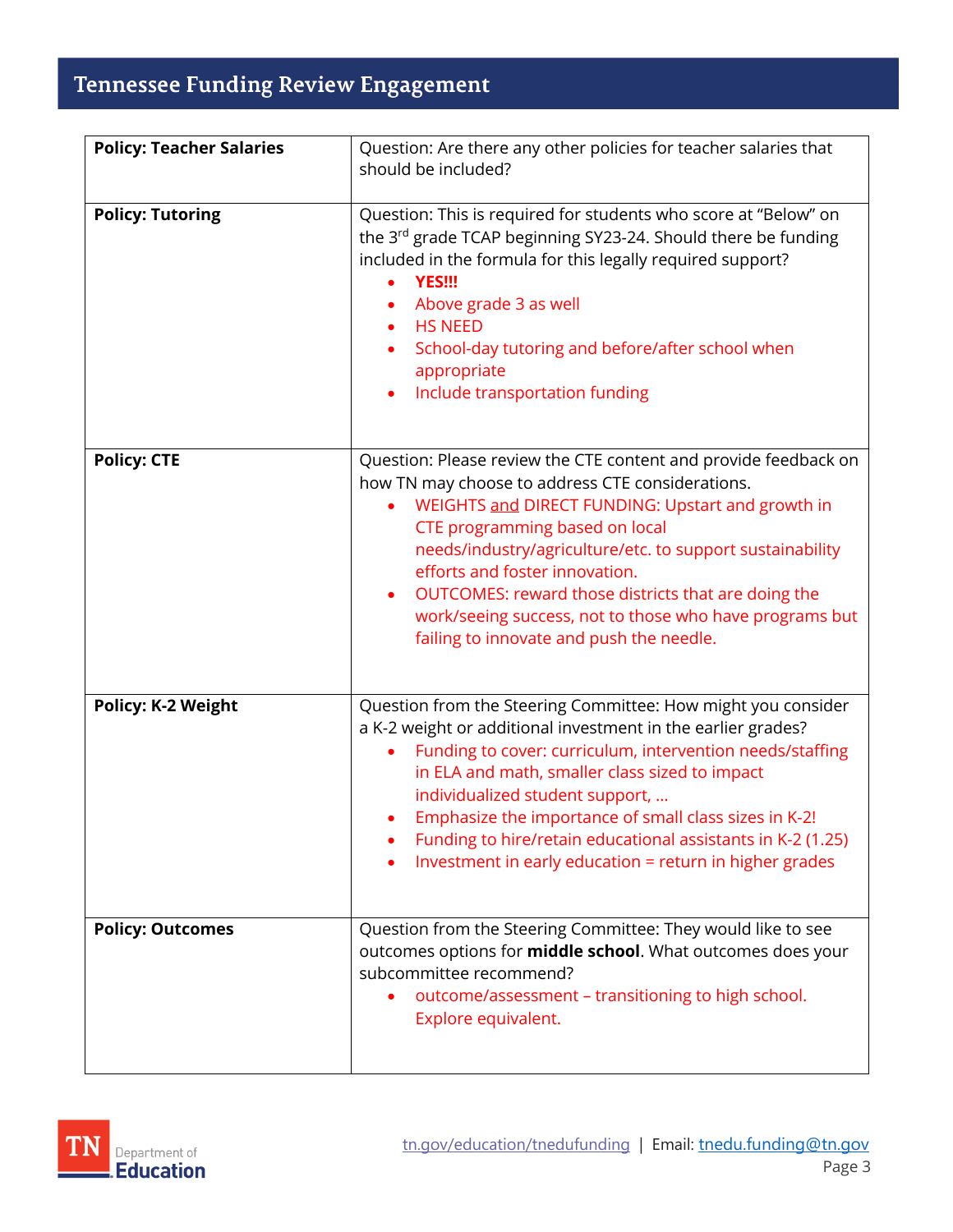## Tennessee Funding Review Engagement

| <b>Policy: Outcomes</b>              | Question from the Steering Committee: They would like to see                                                                                                                                                                                                                                                                                                                                                                            |
|--------------------------------------|-----------------------------------------------------------------------------------------------------------------------------------------------------------------------------------------------------------------------------------------------------------------------------------------------------------------------------------------------------------------------------------------------------------------------------------------|
|                                      | other outcomes options for <b>elementary school</b> . What outcomes                                                                                                                                                                                                                                                                                                                                                                     |
|                                      | does your subcommittee recommend?                                                                                                                                                                                                                                                                                                                                                                                                       |
|                                      | Literacy outcome<br>٠                                                                                                                                                                                                                                                                                                                                                                                                                   |
|                                      | Formative assessment/benchmarks (vs. summative)                                                                                                                                                                                                                                                                                                                                                                                         |
| <b>Policy: Accountability</b>        | Question from the Steering Committee: What accountability<br>measures should be included in any new formula proposal, or<br>what ideas do you have?<br>Emphasize BOTH ach and growth!                                                                                                                                                                                                                                                   |
|                                      |                                                                                                                                                                                                                                                                                                                                                                                                                                         |
| <b>Policy: Reporting</b>             | Question: What information should be included in public<br>reporting for school and for district level financials?                                                                                                                                                                                                                                                                                                                      |
|                                      | Continue state report card - maintain what we already<br>have.                                                                                                                                                                                                                                                                                                                                                                          |
|                                      | Consider links on district websites to emphasize<br>transparency.                                                                                                                                                                                                                                                                                                                                                                       |
|                                      | More robust training at the state level for finance                                                                                                                                                                                                                                                                                                                                                                                     |
|                                      | directors - come prepared for the job.                                                                                                                                                                                                                                                                                                                                                                                                  |
|                                      |                                                                                                                                                                                                                                                                                                                                                                                                                                         |
|                                      |                                                                                                                                                                                                                                                                                                                                                                                                                                         |
| <b>Policy: Funding Year</b>          | Question: Should funding reflect the current year or the prior<br>year (as it does now)? For fast-growing districts, it may be<br>beneficial to receive the funds in real time to meet the costs of<br>that year and for declining enrollment districts, it may be harder<br>to adjust budgets in real time. Given that challenge, are there<br>mitigation ideas?                                                                       |
|                                      |                                                                                                                                                                                                                                                                                                                                                                                                                                         |
| <b>Policy: ADM Shifts</b>            | Question: Student enrollment may fluctuate down in a given year<br>(up or down). Should there be any consideration for hold<br>harmless or fixed costs, or should the funding be specific and<br>reflective of the actual enrollment?<br>Q: how will ADM shift with new funding formula?<br>Hold harmless really needs to be a provision<br>Be aware of contractual obligation that must be filled.<br>How will the new formula impact? |
| <b>Policy: Maintenance of Effort</b> | Question: How should we consider Maintenance of Effort at the<br>local level? (It provides consistent funding but may deter local<br>investment because of the requirement to continue).<br>MOE needs to be mandatory!                                                                                                                                                                                                                  |